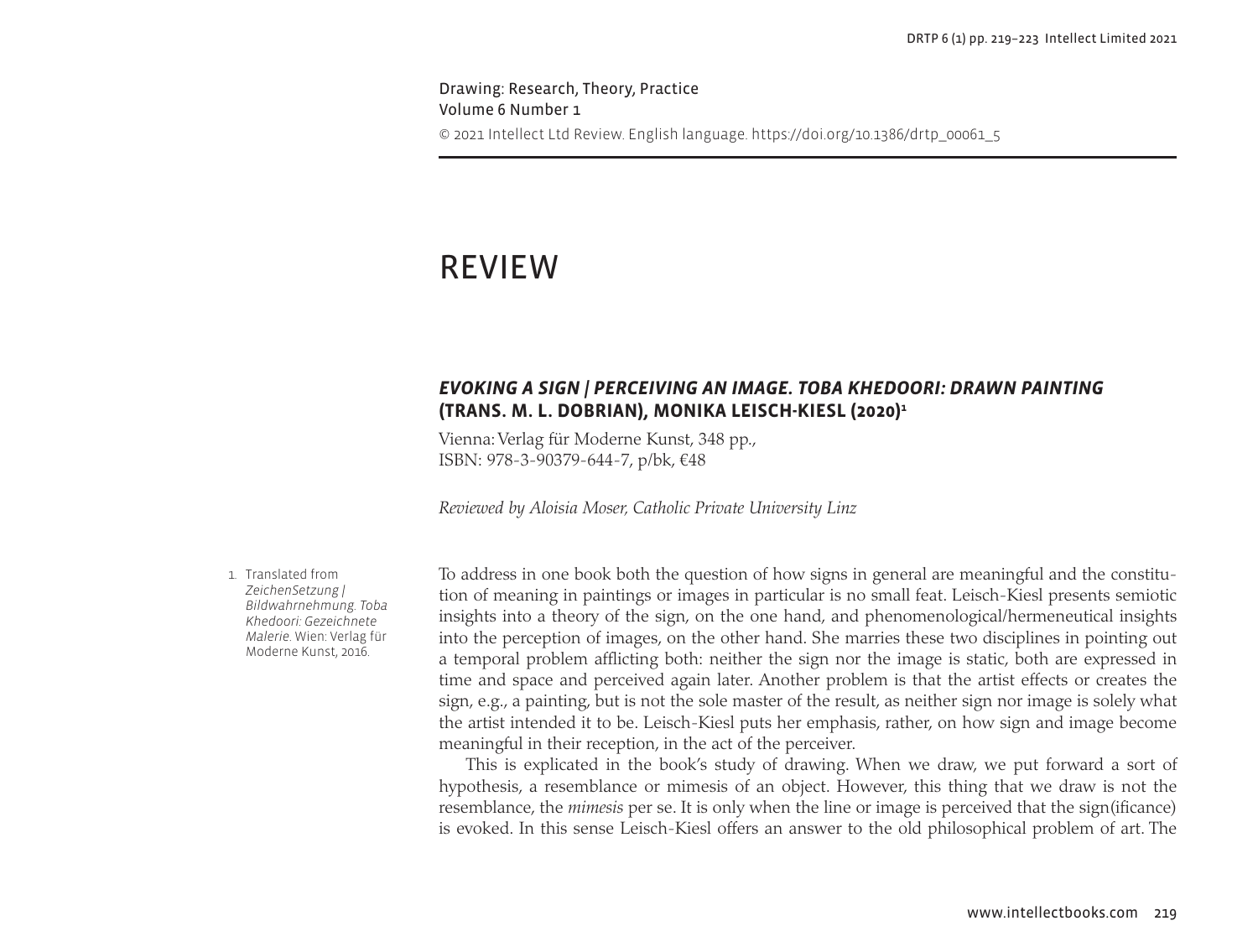#### Aloisia Moser

artist does not mimic reality. The artist rather effects the work that partakes of reality through the mimetic and iconic. In the end, Leisch-Kiesl is convinced, it is only the perceiver who can close this circle. It is not the intention of the artist that gives to the artwork meaning or its likeness to reality, but the perceiver who opens up all the possibilities of mimesis or participation for the object. Leisch-Kiesl's book is situated at the most difficult junction of aesthetics, where we ask not only what the artist intended (a likeness/*mimesis*) or what the perceiver perceives in the artwork (another likeness/ *mimesis*) but how the artwork and the perception of it form a participation (*methexis*) in being. This is what Leisch-Kiesl aims at when speaking about Jacques Derrida and his notions of the *entame* and the *brisure* – an in-between.

Leisch-Kiesl investigates the specific qualities of drawing in the 1990s and 2000s, giving special attention to the work of Toba Khedoori, an Australian-born artist of Iranian descent who has been living and working in Los Angeles since she received her M.F.A. from the University of California in 1994. Leisch-Kiesl asks *How does an image become a sign?* as well as *How does a sign become an image?*, using the term *Zeichen-Setzung*, literally the setting or making of a mark, which is here translated into English as 'Evoking a Sign', as a new theorem which she tests using Khedoori's painted drawings, in which she has great confidence. She places Khedoori's exceptional approach to abstract and realistic drawing in the context of the history and concepts of drawing in the twentieth century in the United States and in Europe through an exacting discussion of semiotic and phenomenological theory. This discussion culminates in a dialogue between Khedoori's drawings and Derrida's idea of *brisure*, 'hinge', as introduced in *De la Grammatologie* (Derrida and Spivak 2016). The reader acquires not only a thorough overview of the history of drawing but also a fresh way at looking at modern art and insight into the magic of drawing and perception. A key question for Leisch-Kiesl is how images gain individual or social relevance, the answer she gives being that it happens in the eye of the beholder. The book's originality consists in the dialogue it establishes between the images and the theoretical approaches. Leisch-Kiesl's method reaches a climax in the introduction of a second key artist in the last chapter, Katharina Hinsberg, whose cut-outs can be seen as the culmination of the topic of drawing.

From the very outset Leisch-Kiesl also discusses the unease that engendered the iconic or pictorial turn. She points out that both Boehm (1995) and Mitchell (2007) introduced the icon or picture/ image at around the same time in reaction to the linguistic turn. Since then we have also experienced a *performative* turn, and Leisch-Kiesl rightly makes a connection between these. Can we ever speak of an image or picture that is static, she asks? Do we not need to start with a performative account, with a picturing account instead? This is why she puts together the sign and the image to show a rupture in thinking. If semiotics thinks that images are a species of signs, then 'what makes a picture a picture' or an image an image has not even been touched yet, according to the *Bildwissenschaftler*. 2 Both semiotics and *Bildwissenschaft* seem to be correct. Leisch-Kiesl asks which fields are engaged 2. It is hard to translate *Bildwissenschaft* into English, as there just is not the same interest. Later in the book Leisch-Kiesl points out that it is best translated as Visual **Studies**.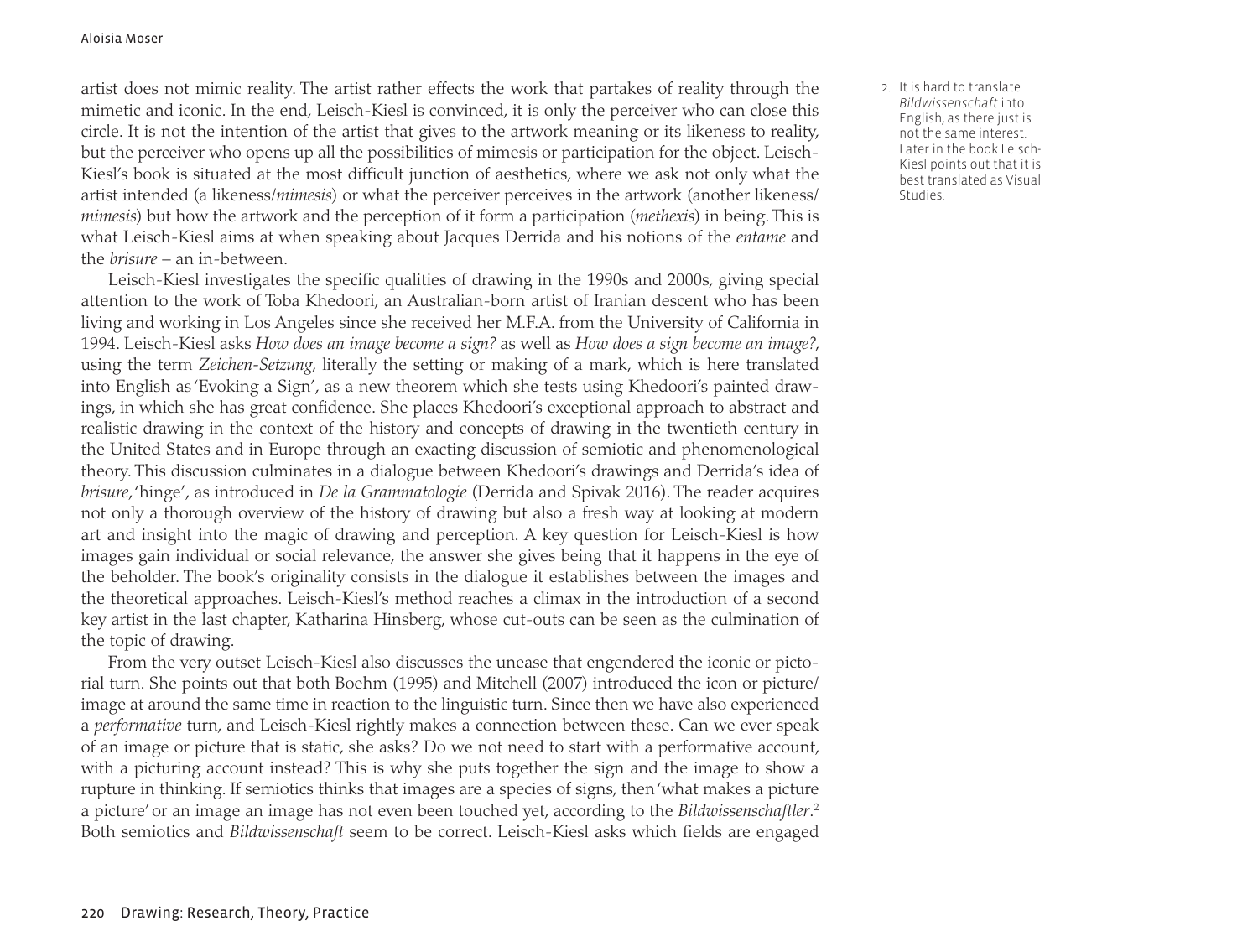with this question, listing phenomenology and hermeneutics, which are concerned with the way we perceive pictures, as well as semiotics, in the study of which several philosophical projects of the present converge on the problem of the sign, of language, of interpretation. She uses *Zeichen-Setzung* to open a field involving the question of the death of the author, who makes the mark or evokes the sign. She then engages with Emma Cocker (2011), an artist and thinker who asks the question what it is to 'draw' a hypothesis. Cocker thinks that 'drawing' the hypothesis is more than a figure of speech, that it is shaped by artistic practice. Leisch-Kiesl goes further, wanting the drawing to be itself a valid hypothesis. While Cocker thinks that the hypothetical 'if' is followed by the predictive 'then', for Leisch-Kiesl the image is the 'if', whereas the evoking of the sign is the 'then'.

Khedoori's drawings fill walls and rooms. Their almost monochrome, off-white area brings the viewer in close to see what is shown. The paper has been covered in light wax and the traces of particles that were caught in the process – dust, hair and insects – can also be seen. Khedoori sketches fine parallel lines and then paints them in with a brush. The process ensures that we actually see the foundation of the picture. As simple as the lines on white paper are, they evoke a complex process of perception. They create a situation which occurs in the blink of an eye and demands that we rest on them while still not quite knowing what they are. Despite the simplicity of the motifs their effect is auratic. This is due to the opposing perceptual mechanisms confronted by the artwork. What makes these images drawings? That question is at the centre of Leisch-Kiesl's book. The way Khedoori poses the elements does not allow a singular narration, rather there are many. This is why Khedoori has been compared to Giorgione, Hopper, Richter, Serra and others, partly due to a similarity in the perception of space.

The process of production is important, but not in the sense of an open process, as it would be for process art. Khedoori's images are planned. If one asks what kind of art this is, one hears 'large scale paintings on paper', 'drawn images'. The large works are more like an installation. Reust (2001) thinks the images are at the threshold of meaning. They create a minimal event, a going back and forth between painting and drawing due to a three-dimensional illusion and the two-dimensionality of the drawing. However, there are worlds in between. Leisch-Kiesl goes beneath the image to its ground or grounding. This is where Derrida's philosophy is put to work, also showing how pertinent Derrida still is. The notion of *brisure*, introduced at the beginning, becomes thematic towards the end. Leisch-Kiesl again uses art to make us see, by introducing Katharina Hinsberg's cut-outs. Hinsberg draws with a scalpel. The question here becomes what happens when a line is missing from a drawing? It is nothing, but still there as an empty space. Building on Hinsberg's art Leisch-Kiesel develops the idea of the line, French *trait*, that unites but also divides. She works up in this way to speaking about the blank space of the intertext, where she says the cipher lives before being carried from one text to the other. It is this line/trait before the difference, Derrida's (1982) différance, that is being elaborated here.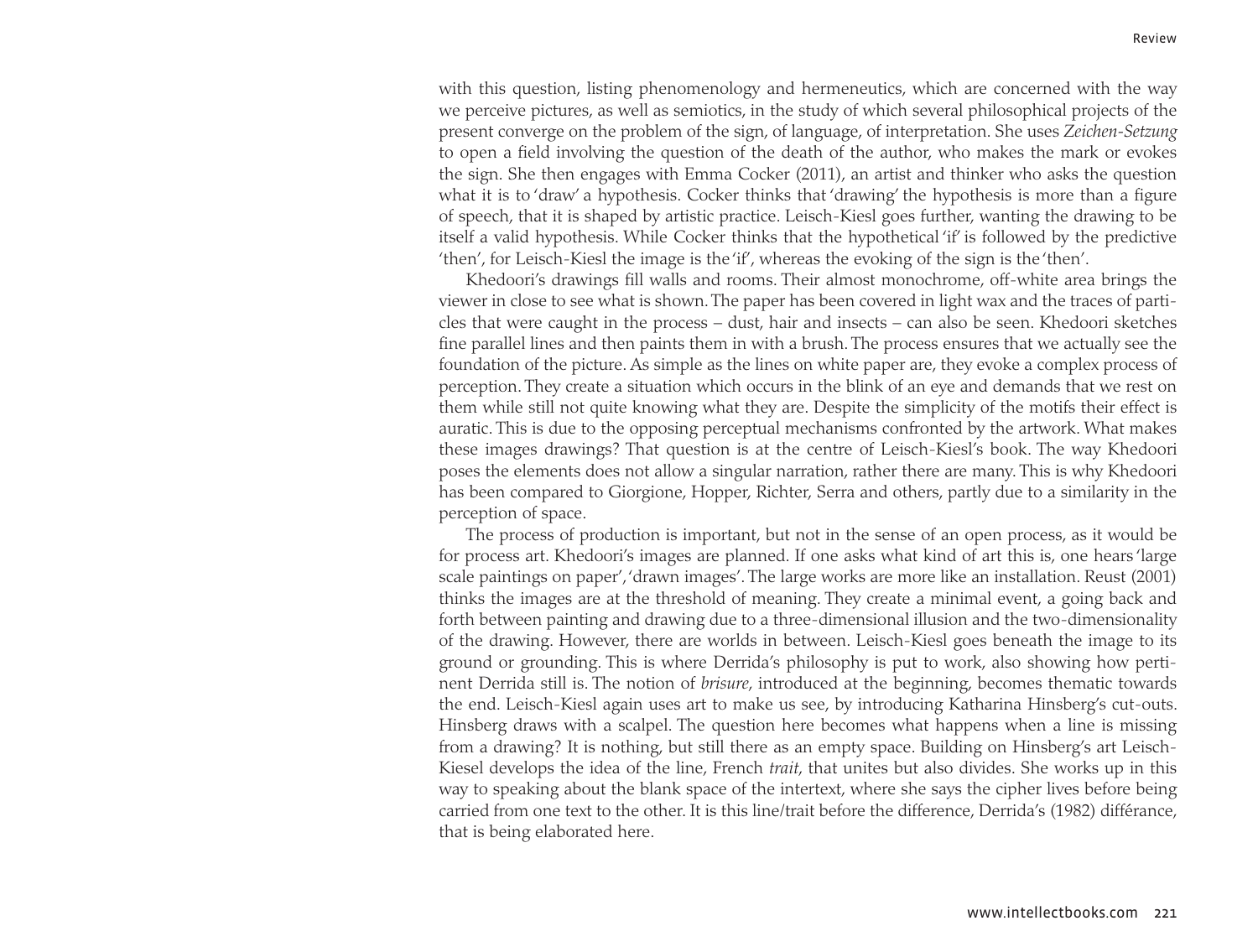

*Figure 1: Khedoori, Toba (2005). Untitled (Stick) © Monika Leisch-Kiesl.*

(c) Toba Khedoori, Courtesy The Albertina Museum Vienna. (corr. MLK)

222 Drawing: Research, Theory, Practice